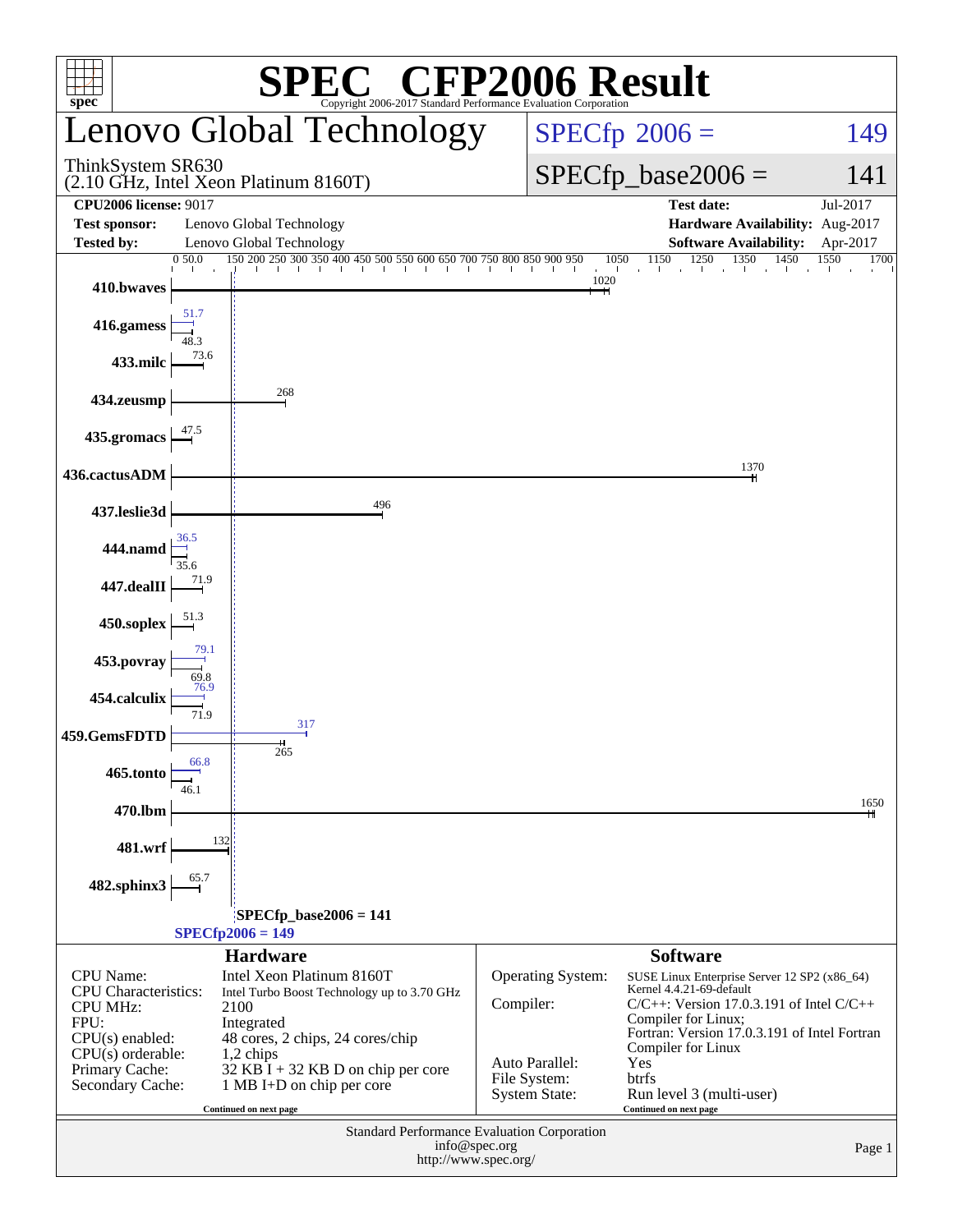

## enovo Global Technology

#### ThinkSystem SR630

(2.10 GHz, Intel Xeon Platinum 8160T)

 $SPECfp2006 = 149$  $SPECfp2006 = 149$ 

### $SPECfp\_base2006 = 141$

| <b>CPU2006 license: 9017</b> |                                              |                                   | Jul-2017<br><b>Test date:</b>             |  |  |  |
|------------------------------|----------------------------------------------|-----------------------------------|-------------------------------------------|--|--|--|
| <b>Test sponsor:</b>         | Lenovo Global Technology                     | Hardware Availability: Aug-2017   |                                           |  |  |  |
| <b>Tested by:</b>            | Lenovo Global Technology                     |                                   | <b>Software Availability:</b><br>Apr-2017 |  |  |  |
| L3 Cache:                    | $33 \text{ MB I+D}$ on chip per chip         | <b>Base Pointers:</b>             | 64-bit<br>$32/64$ -bit                    |  |  |  |
| Other Cache:<br>Memory:      | None<br>384 GB (24 x 16 GB 2Rx8 PC4-2666V-R) | Peak Pointers:<br>Other Software: | None                                      |  |  |  |
| Disk Subsystem:              | 1 x 800 GB SAS SSD                           |                                   |                                           |  |  |  |
| Other Hardware:              | None                                         |                                   |                                           |  |  |  |

|                        |                                                                                                          |              |                |       | Results Table  |       |                |              |                |              |                |              |
|------------------------|----------------------------------------------------------------------------------------------------------|--------------|----------------|-------|----------------|-------|----------------|--------------|----------------|--------------|----------------|--------------|
| <b>Base</b>            |                                                                                                          |              |                |       |                |       | <b>Peak</b>    |              |                |              |                |              |
| <b>Benchmark</b>       | <b>Seconds</b>                                                                                           | <b>Ratio</b> | <b>Seconds</b> | Ratio | <b>Seconds</b> | Ratio | <b>Seconds</b> | <b>Ratio</b> | <b>Seconds</b> | <b>Ratio</b> | <b>Seconds</b> | <b>Ratio</b> |
| 410.bwaves             | 13.8                                                                                                     | 987          | 13.3           | 1020  | 13.2           | 1030  | 13.8           | 987          | 13.3           | 1020         | 13.2           | 1030         |
| $416$ .gamess          | 405                                                                                                      | 48.3         | 406            | 48.2  | 405            | 48.3  | 380            | 51.6         | 379            | 51.7         | 379            | 51.7         |
| $433$ .milc            | 125                                                                                                      | 73.6         | 125            | 73.5  | 124            | 73.8  | 125            | 73.6         | 125            | 73.5         | 124            | 73.8         |
| 434.zeusmp             | 33.9                                                                                                     | 268          | 34.0           | 268   | 33.9           | 269   | <u>33.9</u>    | 268          | 34.0           | 268          | 33.9           | 269          |
| 435.gromacs            | 151                                                                                                      | 47.4         | 150            | 47.5  | 149            | 47.8  | 151            | 47.4         | 150            | 47.5         | 149            | 47.8         |
| 436.cactusADM          | 8.73                                                                                                     | 1370         | 8.67           | 1380  | 8.72           | 1370  | 8.73           | 1370         | 8.67           | 1380         | 8.72           | 1370         |
| 437.leslie3d           | 18.9                                                                                                     | 496          | 18.9           | 497   | 18.9           | 496   | 18.9           | 496          | 18.9           | 497          | 18.9           | 496          |
| 444.namd               | 225                                                                                                      | 35.6         | 225            | 35.6  | 225            | 35.6  | 220            | 36.5         | 220            | 36.5         | 220            | 36.5         |
| $ 447 \text{.}$ dealII | 159                                                                                                      | 71.8         | 159            | 72.1  | <u>159</u>     | 71.9  | 159            | 71.8         | 159            | 72.1         | 159            | 71.9         |
| $450$ .soplex          | 163                                                                                                      | 51.3         | 163            | 51.1  | 162            | 51.5  | 163            | 51.3         | 163            | 51.1         | 162            | 51.5         |
| 453.povray             | 76.1                                                                                                     | 69.9         | 76.2           | 69.8  | 76.2           | 69.8  | 67.3           | 79.1         | 67.3           | 79.0         | 67.2           | 79.2         |
| $ 454$ .calculix       | 115                                                                                                      | 71.9         | <b>115</b>     | 71.9  | 115            | 71.7  | 108            | 76.6         | 107            | 77.0         | 107            | 76.9         |
| 459.GemsFDTD           | 40.0                                                                                                     | 265          | 41.3           | 257   | 40.0           | 265   | 33.6           | 316          | 33.4           | 317          | 33.4           | 318          |
| $ 465$ .tonto          | 213                                                                                                      | 46.1         | 209            | 47.0  | 220            | 44.7  | 148            | 66.7         | 146            | 67.2         | 147            | 66.8         |
| 470.1bm                | 8.30                                                                                                     | 1660         | 8.36           | 1640  | 8.32           | 1650  | 8.30           | 1660         | 8.36           | 1640         | 8.32           | 1650         |
| 481.wrf                | 84.5                                                                                                     | 132          | 83.5           | 134   | 84.4           | 132   | 84.5           | 132          | 83.5           | 134          | 84.4           | <u>132</u>   |
| $482$ .sphinx $3$      | 297                                                                                                      | 65.7         | 297            | 65.7  | 294            | 66.2  | 297            | 65.7         | 297            | 65.7         | 294            | 66.2         |
|                        | Results appear in the order in which they were run. Bold underlined text indicates a median measurement. |              |                |       |                |       |                |              |                |              |                |              |

#### **[Results Table](http://www.spec.org/auto/cpu2006/Docs/result-fields.html#ResultsTable)**

#### **[Operating System Notes](http://www.spec.org/auto/cpu2006/Docs/result-fields.html#OperatingSystemNotes)**

Stack size set to unlimited using "ulimit -s unlimited"

#### **[Platform Notes](http://www.spec.org/auto/cpu2006/Docs/result-fields.html#PlatformNotes)**

BIOS configuration: Choose Operating Mode set to Maximum Performance Hyper-Threading set to Disable LLC dead line alloc set to Disable Sysinfo program /home/cpu2006-1.2-ic17.0u3/config/sysinfo.rev6993 Revision 6993 of 2015-11-06 (b5e8d4b4eb51ed28d7f98696cbe290c1) running on Cable-SPECcpu2017-SUSE12SP2 Mon Jul 24 17:43:51 2017

 This section contains SUT (System Under Test) info as seen by some common utilities. To remove or add to this section, see: Continued on next page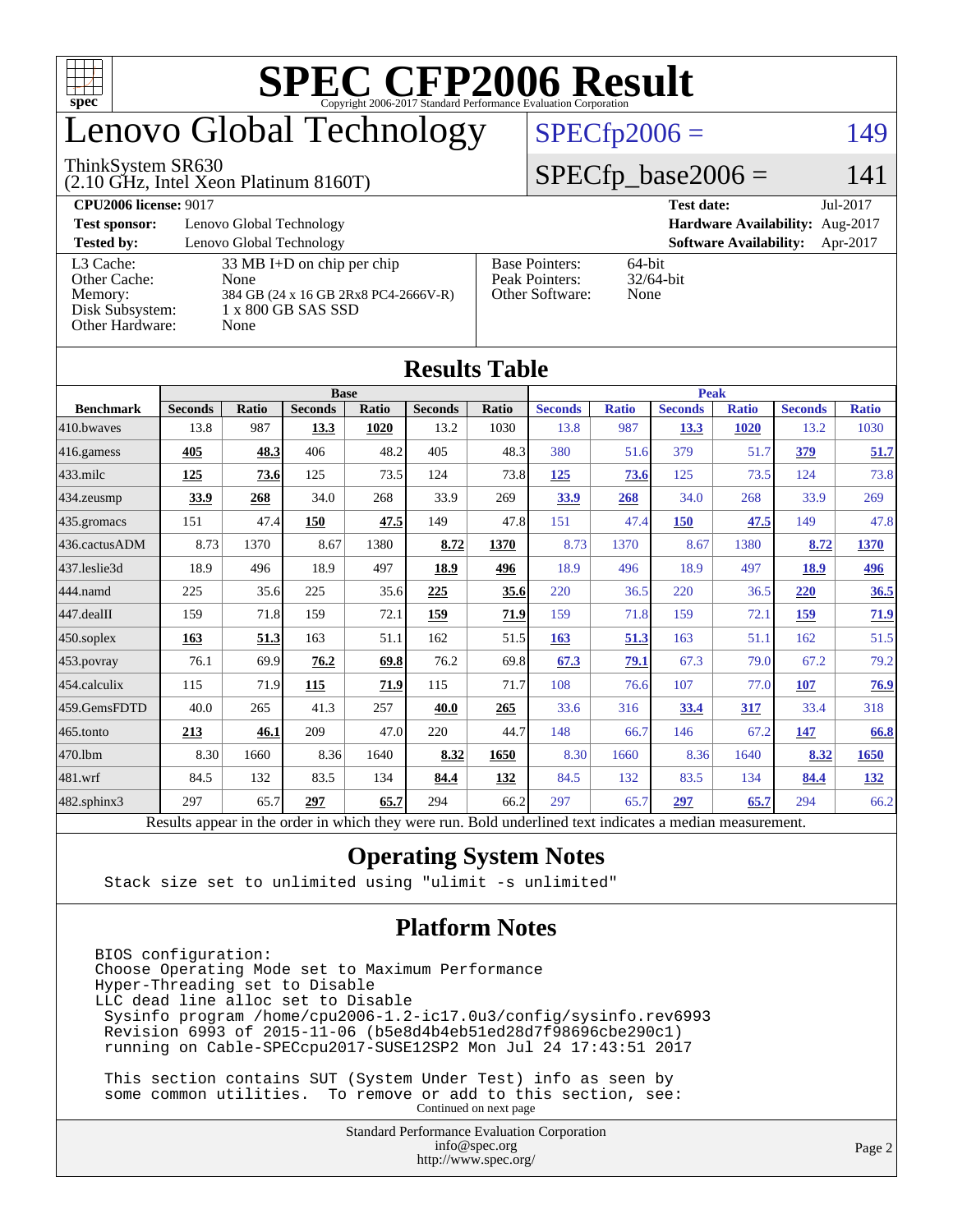

## enovo Global Technology

ThinkSystem SR630

 $SPECTp2006 = 149$ 

(2.10 GHz, Intel Xeon Platinum 8160T)

 $SPECTp\_base2006 = 141$ 

**[CPU2006 license:](http://www.spec.org/auto/cpu2006/Docs/result-fields.html#CPU2006license)** 9017 **[Test date:](http://www.spec.org/auto/cpu2006/Docs/result-fields.html#Testdate)** Jul-2017

**[Test sponsor:](http://www.spec.org/auto/cpu2006/Docs/result-fields.html#Testsponsor)** Lenovo Global Technology **[Hardware Availability:](http://www.spec.org/auto/cpu2006/Docs/result-fields.html#HardwareAvailability)** Aug-2017 **[Tested by:](http://www.spec.org/auto/cpu2006/Docs/result-fields.html#Testedby)** Lenovo Global Technology **[Software Availability:](http://www.spec.org/auto/cpu2006/Docs/result-fields.html#SoftwareAvailability)** Apr-2017

#### **[Platform Notes \(Continued\)](http://www.spec.org/auto/cpu2006/Docs/result-fields.html#PlatformNotes)**

 <http://www.spec.org/cpu2006/Docs/config.html#sysinfo> From /proc/cpuinfo

```
Standard Performance Evaluation Corporation
                                       info@spec.org
                                     http://www.spec.org/
                                                                                         Page 3
    model name : Intel(R) Xeon(R) Platinum 8160T CPU @ 2.10GHz
        2 "physical id"s (chips)
        48 "processors"
     cores, siblings (Caution: counting these is hw and system dependent. The
     following excerpts from /proc/cpuinfo might not be reliable. Use with
     caution.)
        cpu cores : 24
       siblings
        physical 0: cores 0 1 2 3 4 5 8 9 10 11 12 13 16 17 18 19 20 21 24 25 26
        27 28 29
        physical 1: cores 0 1 2 3 4 5 8 9 10 11 12 13 16 17 18 19 20 21 24 25 26
        27 28 29
     cache size : 33792 KB
 From /proc/meminfo
   MemTotal: 395892352 kB<br>HugePages Total: 0
    HugePages_Total: 0
    Hugepagesize: 2048 kB
 From /etc/*release* /etc/*version*
     SuSE-release:
        SUSE Linux Enterprise Server 12 (x86_64)
        VERSION = 12
        PATCHLEVEL = 2
        # This file is deprecated and will be removed in a future service pack or
        release.
        # Please check /etc/os-release for details about this release.
     os-release:
        NAME="SLES"
        VERSION="12-SP2"
        VERSION_ID="12.2"
       PRETTY_NAME="SUSE Linux Enterprise Server 12 SP2"
        ID="sles"
        ANSI_COLOR="0;32"
        CPE_NAME="cpe:/o:suse:sles:12:sp2"
 uname -a:
    Linux Cable-SPECcpu2017-SUSE12SP2 4.4.21-69-default #1 SMP Tue Oct 25
     10:58:20 UTC 2016 (9464f67) x86_64 x86_64 x86_64 GNU/Linux
 run-level 3 Jul 24 17:42
 SPEC is set to: /home/cpu2006-1.2-ic17.0u3
   Filesystem Type Size Used Avail Use% Mounted on<br>
/dev/sda2 btrfs 744G 35G 706G 5% /home
     /dev/sda2 btrfs 744G 35G 706G 5% /home
 Additional information from dmidecode:
     Warning: Use caution when you interpret this section. The 'dmidecode' program
 reads system data which is "intended to allow hardware to be accurately
Continued on next page
```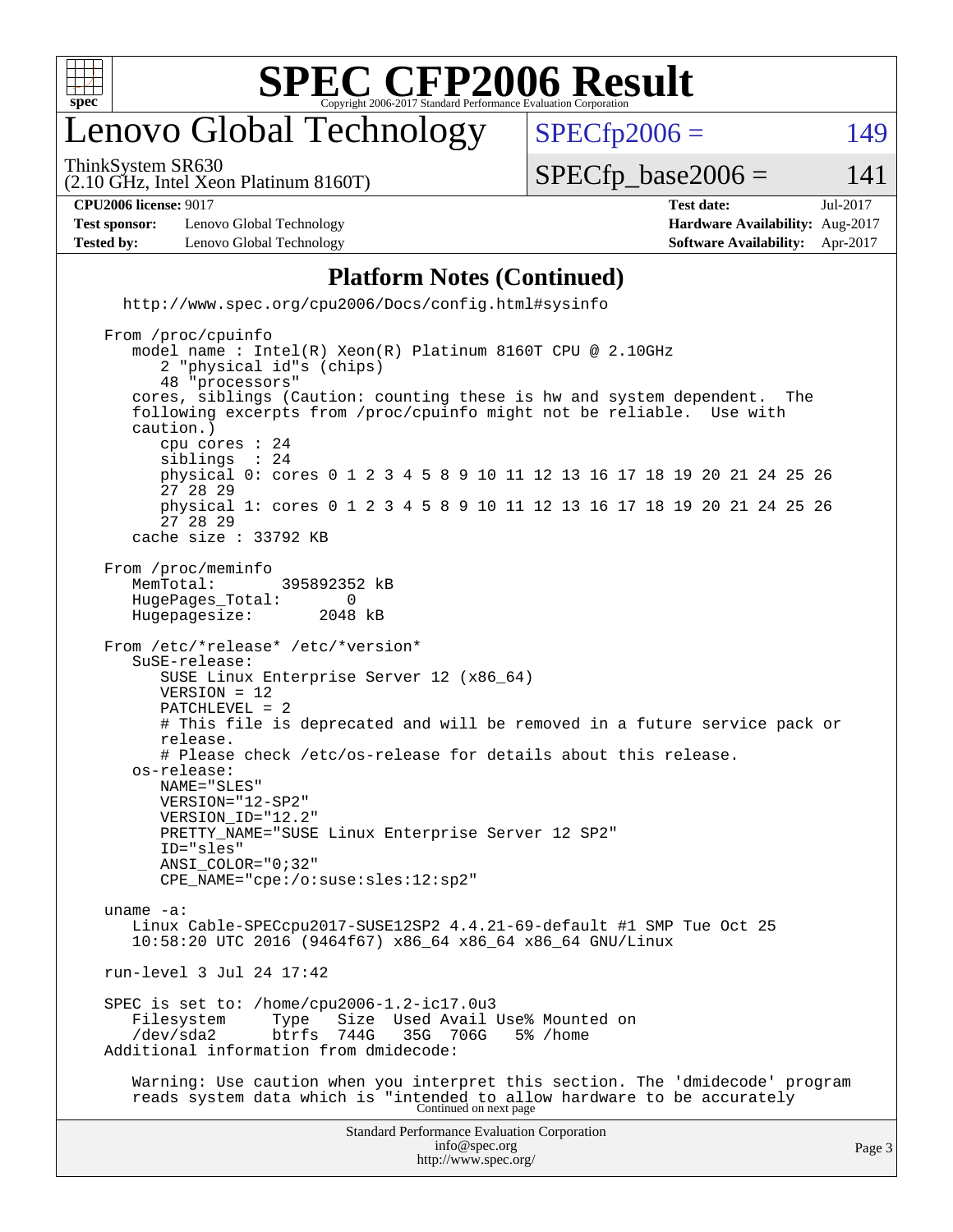

## enovo Global Technology

ThinkSystem SR630

 $SPECfp2006 = 149$  $SPECfp2006 = 149$ 

(2.10 GHz, Intel Xeon Platinum 8160T)

 $SPECTp\_base2006 = 141$ 

#### **[CPU2006 license:](http://www.spec.org/auto/cpu2006/Docs/result-fields.html#CPU2006license)** 9017 **[Test date:](http://www.spec.org/auto/cpu2006/Docs/result-fields.html#Testdate)** Jul-2017

**[Test sponsor:](http://www.spec.org/auto/cpu2006/Docs/result-fields.html#Testsponsor)** Lenovo Global Technology **[Hardware Availability:](http://www.spec.org/auto/cpu2006/Docs/result-fields.html#HardwareAvailability)** Aug-2017 **[Tested by:](http://www.spec.org/auto/cpu2006/Docs/result-fields.html#Testedby)** Lenovo Global Technology **[Software Availability:](http://www.spec.org/auto/cpu2006/Docs/result-fields.html#SoftwareAvailability)** Apr-2017

#### **[Platform Notes \(Continued\)](http://www.spec.org/auto/cpu2006/Docs/result-fields.html#PlatformNotes)**

 determined", but the intent may not be met, as there are frequent changes to hardware, firmware, and the "DMTF SMBIOS" standard.

 BIOS Lenovo -[IVE109Q-1.00]- 06/28/2017 Memory: 24x Samsung M393A2K43BB1-CTD 16 GB 2 rank 2666 MHz

(End of data from sysinfo program)

#### **[General Notes](http://www.spec.org/auto/cpu2006/Docs/result-fields.html#GeneralNotes)**

Environment variables set by runspec before the start of the run:  $KMP$  AFFINITY = "granularity=fine, compact" LD\_LIBRARY\_PATH = "/home/cpu2006-1.2-ic17.0u3/lib/ia32:/home/cpu2006-1.2-ic17.0u3/lib/intel64:/home/cpu2006-1.2-ic17.0u3/sh10.2" OMP\_NUM\_THREADS = "48"

 Binaries compiled on a system with 1x Intel Core i7-4790 CPU + 32GB RAM memory using Redhat Enterprise Linux 7.2 Transparent Huge Pages disabled with: echo never > /sys/kernel/mm/transparent\_hugepage/enabled Filesystem page cache cleared with: shell invocation of 'sync; echo 3 > /proc/sys/vm/drop\_caches' prior to run

### **[Base Compiler Invocation](http://www.spec.org/auto/cpu2006/Docs/result-fields.html#BaseCompilerInvocation)**

[C benchmarks](http://www.spec.org/auto/cpu2006/Docs/result-fields.html#Cbenchmarks): [icc -m64](http://www.spec.org/cpu2006/results/res2017q4/cpu2006-20170918-49573.flags.html#user_CCbase_intel_icc_64bit_bda6cc9af1fdbb0edc3795bac97ada53)

[C++ benchmarks:](http://www.spec.org/auto/cpu2006/Docs/result-fields.html#CXXbenchmarks) [icpc -m64](http://www.spec.org/cpu2006/results/res2017q4/cpu2006-20170918-49573.flags.html#user_CXXbase_intel_icpc_64bit_fc66a5337ce925472a5c54ad6a0de310)

[Fortran benchmarks](http://www.spec.org/auto/cpu2006/Docs/result-fields.html#Fortranbenchmarks): [ifort -m64](http://www.spec.org/cpu2006/results/res2017q4/cpu2006-20170918-49573.flags.html#user_FCbase_intel_ifort_64bit_ee9d0fb25645d0210d97eb0527dcc06e)

[Benchmarks using both Fortran and C](http://www.spec.org/auto/cpu2006/Docs/result-fields.html#BenchmarksusingbothFortranandC): [icc -m64](http://www.spec.org/cpu2006/results/res2017q4/cpu2006-20170918-49573.flags.html#user_CC_FCbase_intel_icc_64bit_bda6cc9af1fdbb0edc3795bac97ada53) [ifort -m64](http://www.spec.org/cpu2006/results/res2017q4/cpu2006-20170918-49573.flags.html#user_CC_FCbase_intel_ifort_64bit_ee9d0fb25645d0210d97eb0527dcc06e)

### **[Base Portability Flags](http://www.spec.org/auto/cpu2006/Docs/result-fields.html#BasePortabilityFlags)**

 410.bwaves: [-DSPEC\\_CPU\\_LP64](http://www.spec.org/cpu2006/results/res2017q4/cpu2006-20170918-49573.flags.html#suite_basePORTABILITY410_bwaves_DSPEC_CPU_LP64) 416.gamess: [-DSPEC\\_CPU\\_LP64](http://www.spec.org/cpu2006/results/res2017q4/cpu2006-20170918-49573.flags.html#suite_basePORTABILITY416_gamess_DSPEC_CPU_LP64) 433.milc: [-DSPEC\\_CPU\\_LP64](http://www.spec.org/cpu2006/results/res2017q4/cpu2006-20170918-49573.flags.html#suite_basePORTABILITY433_milc_DSPEC_CPU_LP64) 434.zeusmp: [-DSPEC\\_CPU\\_LP64](http://www.spec.org/cpu2006/results/res2017q4/cpu2006-20170918-49573.flags.html#suite_basePORTABILITY434_zeusmp_DSPEC_CPU_LP64) 435.gromacs: [-DSPEC\\_CPU\\_LP64](http://www.spec.org/cpu2006/results/res2017q4/cpu2006-20170918-49573.flags.html#suite_basePORTABILITY435_gromacs_DSPEC_CPU_LP64) [-nofor\\_main](http://www.spec.org/cpu2006/results/res2017q4/cpu2006-20170918-49573.flags.html#user_baseLDPORTABILITY435_gromacs_f-nofor_main) 436.cactusADM: [-DSPEC\\_CPU\\_LP64](http://www.spec.org/cpu2006/results/res2017q4/cpu2006-20170918-49573.flags.html#suite_basePORTABILITY436_cactusADM_DSPEC_CPU_LP64) [-nofor\\_main](http://www.spec.org/cpu2006/results/res2017q4/cpu2006-20170918-49573.flags.html#user_baseLDPORTABILITY436_cactusADM_f-nofor_main) 437.leslie3d: [-DSPEC\\_CPU\\_LP64](http://www.spec.org/cpu2006/results/res2017q4/cpu2006-20170918-49573.flags.html#suite_basePORTABILITY437_leslie3d_DSPEC_CPU_LP64)

Continued on next page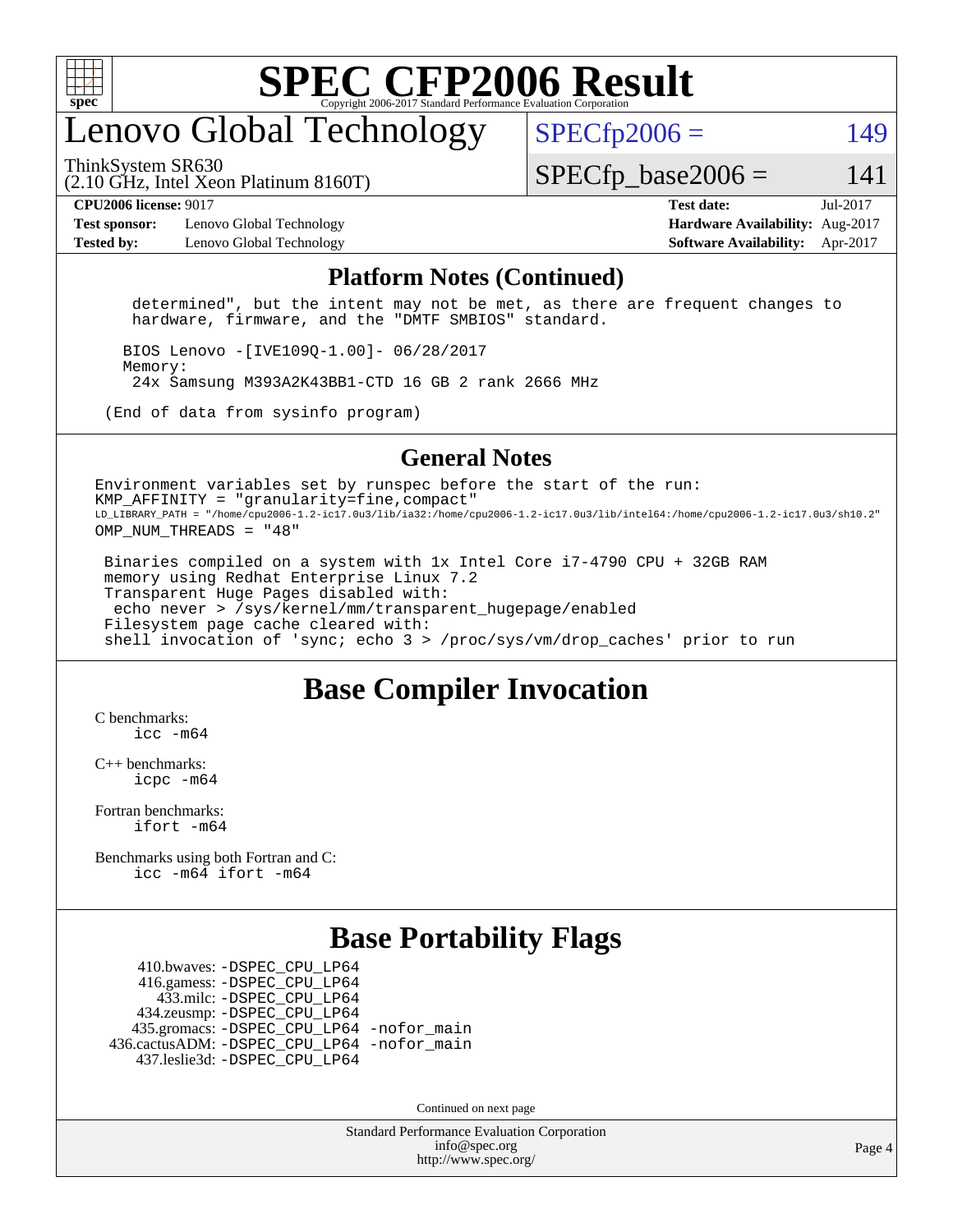

enovo Global Technology

ThinkSystem SR630

 $SPECfp2006 = 149$  $SPECfp2006 = 149$ 

(2.10 GHz, Intel Xeon Platinum 8160T)

 $SPECTp\_base2006 = 141$ 

**[Test sponsor:](http://www.spec.org/auto/cpu2006/Docs/result-fields.html#Testsponsor)** Lenovo Global Technology **[Hardware Availability:](http://www.spec.org/auto/cpu2006/Docs/result-fields.html#HardwareAvailability)** Aug-2017

**[CPU2006 license:](http://www.spec.org/auto/cpu2006/Docs/result-fields.html#CPU2006license)** 9017 **[Test date:](http://www.spec.org/auto/cpu2006/Docs/result-fields.html#Testdate)** Jul-2017 **[Tested by:](http://www.spec.org/auto/cpu2006/Docs/result-fields.html#Testedby)** Lenovo Global Technology **[Software Availability:](http://www.spec.org/auto/cpu2006/Docs/result-fields.html#SoftwareAvailability)** Apr-2017

## **[Base Portability Flags \(Continued\)](http://www.spec.org/auto/cpu2006/Docs/result-fields.html#BasePortabilityFlags)**

 444.namd: [-DSPEC\\_CPU\\_LP64](http://www.spec.org/cpu2006/results/res2017q4/cpu2006-20170918-49573.flags.html#suite_basePORTABILITY444_namd_DSPEC_CPU_LP64) 447.dealII: [-DSPEC\\_CPU\\_LP64](http://www.spec.org/cpu2006/results/res2017q4/cpu2006-20170918-49573.flags.html#suite_basePORTABILITY447_dealII_DSPEC_CPU_LP64) 450.soplex: [-DSPEC\\_CPU\\_LP64](http://www.spec.org/cpu2006/results/res2017q4/cpu2006-20170918-49573.flags.html#suite_basePORTABILITY450_soplex_DSPEC_CPU_LP64) 453.povray: [-DSPEC\\_CPU\\_LP64](http://www.spec.org/cpu2006/results/res2017q4/cpu2006-20170918-49573.flags.html#suite_basePORTABILITY453_povray_DSPEC_CPU_LP64) 454.calculix: [-DSPEC\\_CPU\\_LP64](http://www.spec.org/cpu2006/results/res2017q4/cpu2006-20170918-49573.flags.html#suite_basePORTABILITY454_calculix_DSPEC_CPU_LP64) [-nofor\\_main](http://www.spec.org/cpu2006/results/res2017q4/cpu2006-20170918-49573.flags.html#user_baseLDPORTABILITY454_calculix_f-nofor_main) 459.GemsFDTD: [-DSPEC\\_CPU\\_LP64](http://www.spec.org/cpu2006/results/res2017q4/cpu2006-20170918-49573.flags.html#suite_basePORTABILITY459_GemsFDTD_DSPEC_CPU_LP64) 465.tonto: [-DSPEC\\_CPU\\_LP64](http://www.spec.org/cpu2006/results/res2017q4/cpu2006-20170918-49573.flags.html#suite_basePORTABILITY465_tonto_DSPEC_CPU_LP64) 470.lbm: [-DSPEC\\_CPU\\_LP64](http://www.spec.org/cpu2006/results/res2017q4/cpu2006-20170918-49573.flags.html#suite_basePORTABILITY470_lbm_DSPEC_CPU_LP64) 482.sphinx3: [-DSPEC\\_CPU\\_LP64](http://www.spec.org/cpu2006/results/res2017q4/cpu2006-20170918-49573.flags.html#suite_basePORTABILITY482_sphinx3_DSPEC_CPU_LP64)

481.wrf: [-DSPEC\\_CPU\\_LP64](http://www.spec.org/cpu2006/results/res2017q4/cpu2006-20170918-49573.flags.html#suite_basePORTABILITY481_wrf_DSPEC_CPU_LP64) [-DSPEC\\_CPU\\_CASE\\_FLAG](http://www.spec.org/cpu2006/results/res2017q4/cpu2006-20170918-49573.flags.html#b481.wrf_baseCPORTABILITY_DSPEC_CPU_CASE_FLAG) [-DSPEC\\_CPU\\_LINUX](http://www.spec.org/cpu2006/results/res2017q4/cpu2006-20170918-49573.flags.html#b481.wrf_baseCPORTABILITY_DSPEC_CPU_LINUX)

### **[Base Optimization Flags](http://www.spec.org/auto/cpu2006/Docs/result-fields.html#BaseOptimizationFlags)**

[C benchmarks](http://www.spec.org/auto/cpu2006/Docs/result-fields.html#Cbenchmarks):

[-xCORE-AVX2](http://www.spec.org/cpu2006/results/res2017q4/cpu2006-20170918-49573.flags.html#user_CCbase_f-xCORE-AVX2) [-ipo](http://www.spec.org/cpu2006/results/res2017q4/cpu2006-20170918-49573.flags.html#user_CCbase_f-ipo) [-O3](http://www.spec.org/cpu2006/results/res2017q4/cpu2006-20170918-49573.flags.html#user_CCbase_f-O3) [-no-prec-div](http://www.spec.org/cpu2006/results/res2017q4/cpu2006-20170918-49573.flags.html#user_CCbase_f-no-prec-div) [-parallel](http://www.spec.org/cpu2006/results/res2017q4/cpu2006-20170918-49573.flags.html#user_CCbase_f-parallel) [-qopt-prefetch](http://www.spec.org/cpu2006/results/res2017q4/cpu2006-20170918-49573.flags.html#user_CCbase_f-qopt-prefetch)

[C++ benchmarks:](http://www.spec.org/auto/cpu2006/Docs/result-fields.html#CXXbenchmarks) [-xCORE-AVX2](http://www.spec.org/cpu2006/results/res2017q4/cpu2006-20170918-49573.flags.html#user_CXXbase_f-xCORE-AVX2) [-ipo](http://www.spec.org/cpu2006/results/res2017q4/cpu2006-20170918-49573.flags.html#user_CXXbase_f-ipo) [-O3](http://www.spec.org/cpu2006/results/res2017q4/cpu2006-20170918-49573.flags.html#user_CXXbase_f-O3) [-no-prec-div](http://www.spec.org/cpu2006/results/res2017q4/cpu2006-20170918-49573.flags.html#user_CXXbase_f-no-prec-div) [-qopt-prefetch](http://www.spec.org/cpu2006/results/res2017q4/cpu2006-20170918-49573.flags.html#user_CXXbase_f-qopt-prefetch)

[Fortran benchmarks](http://www.spec.org/auto/cpu2006/Docs/result-fields.html#Fortranbenchmarks): [-xCORE-AVX2](http://www.spec.org/cpu2006/results/res2017q4/cpu2006-20170918-49573.flags.html#user_FCbase_f-xCORE-AVX2) [-ipo](http://www.spec.org/cpu2006/results/res2017q4/cpu2006-20170918-49573.flags.html#user_FCbase_f-ipo) [-O3](http://www.spec.org/cpu2006/results/res2017q4/cpu2006-20170918-49573.flags.html#user_FCbase_f-O3) [-no-prec-div](http://www.spec.org/cpu2006/results/res2017q4/cpu2006-20170918-49573.flags.html#user_FCbase_f-no-prec-div) [-parallel](http://www.spec.org/cpu2006/results/res2017q4/cpu2006-20170918-49573.flags.html#user_FCbase_f-parallel) [-qopt-prefetch](http://www.spec.org/cpu2006/results/res2017q4/cpu2006-20170918-49573.flags.html#user_FCbase_f-qopt-prefetch)

[Benchmarks using both Fortran and C](http://www.spec.org/auto/cpu2006/Docs/result-fields.html#BenchmarksusingbothFortranandC): [-xCORE-AVX2](http://www.spec.org/cpu2006/results/res2017q4/cpu2006-20170918-49573.flags.html#user_CC_FCbase_f-xCORE-AVX2) [-ipo](http://www.spec.org/cpu2006/results/res2017q4/cpu2006-20170918-49573.flags.html#user_CC_FCbase_f-ipo) [-O3](http://www.spec.org/cpu2006/results/res2017q4/cpu2006-20170918-49573.flags.html#user_CC_FCbase_f-O3) [-no-prec-div](http://www.spec.org/cpu2006/results/res2017q4/cpu2006-20170918-49573.flags.html#user_CC_FCbase_f-no-prec-div) [-parallel](http://www.spec.org/cpu2006/results/res2017q4/cpu2006-20170918-49573.flags.html#user_CC_FCbase_f-parallel) [-qopt-prefetch](http://www.spec.org/cpu2006/results/res2017q4/cpu2006-20170918-49573.flags.html#user_CC_FCbase_f-qopt-prefetch)

### **[Peak Compiler Invocation](http://www.spec.org/auto/cpu2006/Docs/result-fields.html#PeakCompilerInvocation)**

[C benchmarks](http://www.spec.org/auto/cpu2006/Docs/result-fields.html#Cbenchmarks): [icc -m64](http://www.spec.org/cpu2006/results/res2017q4/cpu2006-20170918-49573.flags.html#user_CCpeak_intel_icc_64bit_bda6cc9af1fdbb0edc3795bac97ada53)

[C++ benchmarks:](http://www.spec.org/auto/cpu2006/Docs/result-fields.html#CXXbenchmarks) [icpc -m64](http://www.spec.org/cpu2006/results/res2017q4/cpu2006-20170918-49573.flags.html#user_CXXpeak_intel_icpc_64bit_fc66a5337ce925472a5c54ad6a0de310)

[Fortran benchmarks](http://www.spec.org/auto/cpu2006/Docs/result-fields.html#Fortranbenchmarks): [ifort -m64](http://www.spec.org/cpu2006/results/res2017q4/cpu2006-20170918-49573.flags.html#user_FCpeak_intel_ifort_64bit_ee9d0fb25645d0210d97eb0527dcc06e)

[Benchmarks using both Fortran and C](http://www.spec.org/auto/cpu2006/Docs/result-fields.html#BenchmarksusingbothFortranandC): [icc -m64](http://www.spec.org/cpu2006/results/res2017q4/cpu2006-20170918-49573.flags.html#user_CC_FCpeak_intel_icc_64bit_bda6cc9af1fdbb0edc3795bac97ada53) [ifort -m64](http://www.spec.org/cpu2006/results/res2017q4/cpu2006-20170918-49573.flags.html#user_CC_FCpeak_intel_ifort_64bit_ee9d0fb25645d0210d97eb0527dcc06e)

## **[Peak Portability Flags](http://www.spec.org/auto/cpu2006/Docs/result-fields.html#PeakPortabilityFlags)**

Same as Base Portability Flags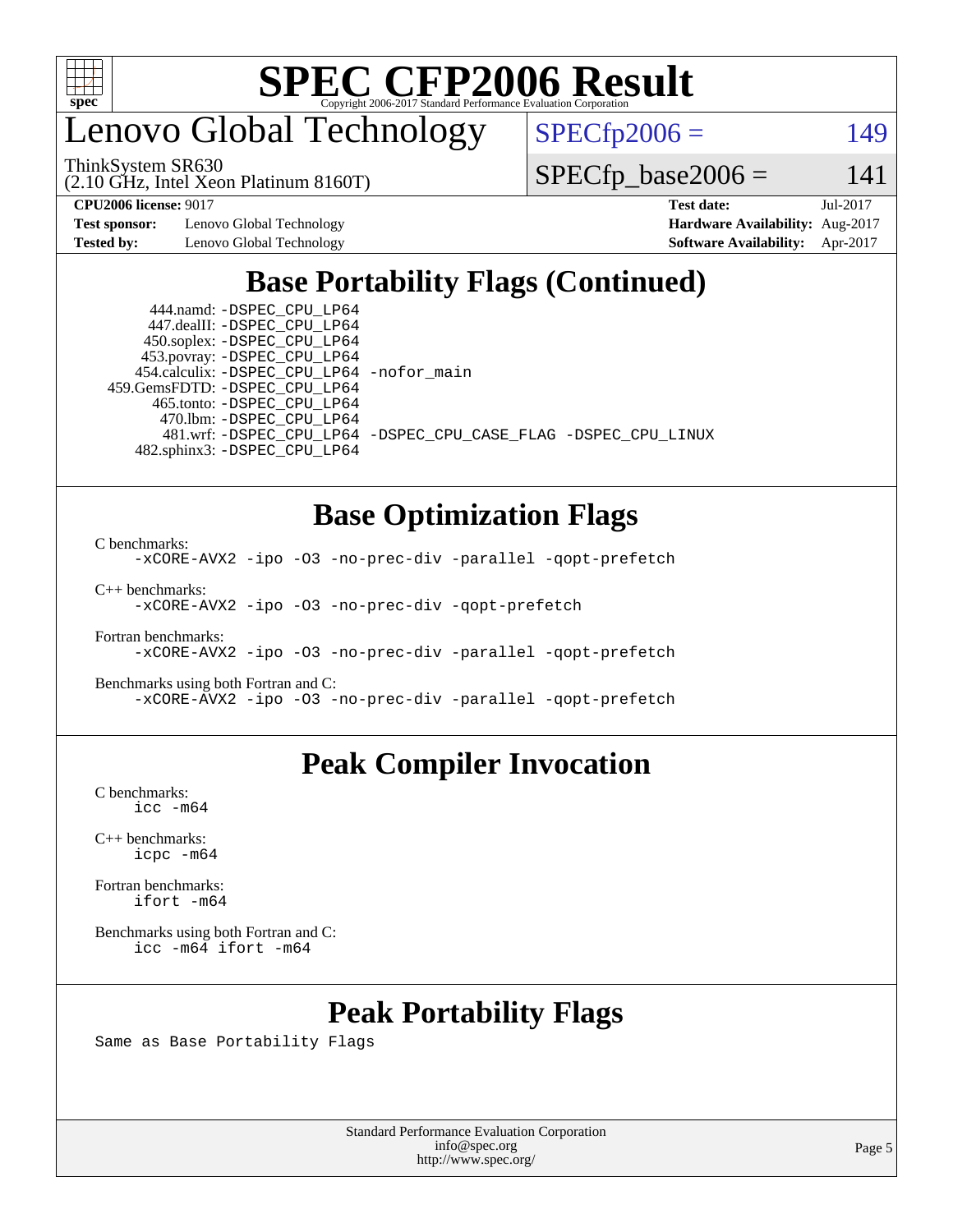

## enovo Global Technology

ThinkSystem SR630

 $SPECfp2006 = 149$  $SPECfp2006 = 149$ 

(2.10 GHz, Intel Xeon Platinum 8160T)

 $SPECTp\_base2006 = 141$ 

**[Test sponsor:](http://www.spec.org/auto/cpu2006/Docs/result-fields.html#Testsponsor)** Lenovo Global Technology **[Hardware Availability:](http://www.spec.org/auto/cpu2006/Docs/result-fields.html#HardwareAvailability)** Aug-2017 **[Tested by:](http://www.spec.org/auto/cpu2006/Docs/result-fields.html#Testedby)** Lenovo Global Technology **[Software Availability:](http://www.spec.org/auto/cpu2006/Docs/result-fields.html#SoftwareAvailability)** Apr-2017

**[CPU2006 license:](http://www.spec.org/auto/cpu2006/Docs/result-fields.html#CPU2006license)** 9017 **[Test date:](http://www.spec.org/auto/cpu2006/Docs/result-fields.html#Testdate)** Jul-2017

## **[Peak Optimization Flags](http://www.spec.org/auto/cpu2006/Docs/result-fields.html#PeakOptimizationFlags)**

[C benchmarks](http://www.spec.org/auto/cpu2006/Docs/result-fields.html#Cbenchmarks):

433.milc: basepeak = yes

 $470$ .lbm: basepeak = yes

 $482$ .sphinx3: basepeak = yes

[C++ benchmarks:](http://www.spec.org/auto/cpu2006/Docs/result-fields.html#CXXbenchmarks)

 444.namd: [-prof-gen](http://www.spec.org/cpu2006/results/res2017q4/cpu2006-20170918-49573.flags.html#user_peakPASS1_CXXFLAGSPASS1_LDFLAGS444_namd_prof_gen_e43856698f6ca7b7e442dfd80e94a8fc)(pass 1) [-prof-use](http://www.spec.org/cpu2006/results/res2017q4/cpu2006-20170918-49573.flags.html#user_peakPASS2_CXXFLAGSPASS2_LDFLAGS444_namd_prof_use_bccf7792157ff70d64e32fe3e1250b55)(pass 2) [-xCORE-AVX2](http://www.spec.org/cpu2006/results/res2017q4/cpu2006-20170918-49573.flags.html#user_peakPASS2_CXXFLAGSPASS2_LDFLAGS444_namd_f-xCORE-AVX2)(pass 2)  $-par-num-threads=1(pass 1) -ipo(pass 2) -O3(pass 2)$  $-par-num-threads=1(pass 1) -ipo(pass 2) -O3(pass 2)$  $-par-num-threads=1(pass 1) -ipo(pass 2) -O3(pass 2)$  $-par-num-threads=1(pass 1) -ipo(pass 2) -O3(pass 2)$  $-par-num-threads=1(pass 1) -ipo(pass 2) -O3(pass 2)$  $-par-num-threads=1(pass 1) -ipo(pass 2) -O3(pass 2)$ [-no-prec-div](http://www.spec.org/cpu2006/results/res2017q4/cpu2006-20170918-49573.flags.html#user_peakPASS2_CXXFLAGSPASS2_LDFLAGS444_namd_f-no-prec-div)(pass 2) [-fno-alias](http://www.spec.org/cpu2006/results/res2017q4/cpu2006-20170918-49573.flags.html#user_peakCXXOPTIMIZEOPTIMIZE444_namd_f-no-alias_694e77f6c5a51e658e82ccff53a9e63a) [-auto-ilp32](http://www.spec.org/cpu2006/results/res2017q4/cpu2006-20170918-49573.flags.html#user_peakCXXOPTIMIZE444_namd_f-auto-ilp32)

447.dealII: basepeak = yes

 $450$ .soplex: basepeak = yes

```
 453.povray: -prof-gen(pass 1) -prof-use(pass 2) -xCORE-AVX2(pass 2)
         -par-num-threads=1-ipo-O3(pass 2)-no-prec-div(pass 2) -unroll4 -ansi-alias
```
[Fortran benchmarks](http://www.spec.org/auto/cpu2006/Docs/result-fields.html#Fortranbenchmarks):

 $410.bwaves: basepeak = yes$ 

 416.gamess: [-prof-gen](http://www.spec.org/cpu2006/results/res2017q4/cpu2006-20170918-49573.flags.html#user_peakPASS1_FFLAGSPASS1_LDFLAGS416_gamess_prof_gen_e43856698f6ca7b7e442dfd80e94a8fc)(pass 1) [-prof-use](http://www.spec.org/cpu2006/results/res2017q4/cpu2006-20170918-49573.flags.html#user_peakPASS2_FFLAGSPASS2_LDFLAGS416_gamess_prof_use_bccf7792157ff70d64e32fe3e1250b55)(pass 2) [-xCORE-AVX2](http://www.spec.org/cpu2006/results/res2017q4/cpu2006-20170918-49573.flags.html#user_peakPASS2_FFLAGSPASS2_LDFLAGS416_gamess_f-xCORE-AVX2)(pass 2)  $-par-num-threads=1(pass 1) -ipo(pass 2) -O3(pass 2)$  $-par-num-threads=1(pass 1) -ipo(pass 2) -O3(pass 2)$  $-par-num-threads=1(pass 1) -ipo(pass 2) -O3(pass 2)$  $-par-num-threads=1(pass 1) -ipo(pass 2) -O3(pass 2)$  $-par-num-threads=1(pass 1) -ipo(pass 2) -O3(pass 2)$  $-par-num-threads=1(pass 1) -ipo(pass 2) -O3(pass 2)$ [-no-prec-div](http://www.spec.org/cpu2006/results/res2017q4/cpu2006-20170918-49573.flags.html#user_peakPASS2_FFLAGSPASS2_LDFLAGS416_gamess_f-no-prec-div)(pass 2) [-unroll2](http://www.spec.org/cpu2006/results/res2017q4/cpu2006-20170918-49573.flags.html#user_peakOPTIMIZE416_gamess_f-unroll_784dae83bebfb236979b41d2422d7ec2) [-inline-level=0](http://www.spec.org/cpu2006/results/res2017q4/cpu2006-20170918-49573.flags.html#user_peakOPTIMIZE416_gamess_f-inline-level_318d07a09274ad25e8d15dbfaa68ba50) [-scalar-rep-](http://www.spec.org/cpu2006/results/res2017q4/cpu2006-20170918-49573.flags.html#user_peakOPTIMIZE416_gamess_f-disablescalarrep_abbcad04450fb118e4809c81d83c8a1d)

 $434$ .zeusmp: basepeak = yes

437.leslie3d: basepeak = yes

```
 459.GemsFDTD: -prof-gen(pass 1) -prof-use(pass 2) -xCORE-AVX2(pass 2)
            -par-num-threads=1-ipo-O3(pass 2)-no-prec-div(pass 2) -unroll2 -inline-level=0
            -qopt-prefetch -parallel
```
 465.tonto: [-prof-gen](http://www.spec.org/cpu2006/results/res2017q4/cpu2006-20170918-49573.flags.html#user_peakPASS1_FFLAGSPASS1_LDFLAGS465_tonto_prof_gen_e43856698f6ca7b7e442dfd80e94a8fc)(pass 1) [-prof-use](http://www.spec.org/cpu2006/results/res2017q4/cpu2006-20170918-49573.flags.html#user_peakPASS2_FFLAGSPASS2_LDFLAGS465_tonto_prof_use_bccf7792157ff70d64e32fe3e1250b55)(pass 2) [-xCORE-AVX2](http://www.spec.org/cpu2006/results/res2017q4/cpu2006-20170918-49573.flags.html#user_peakPASS2_FFLAGSPASS2_LDFLAGS465_tonto_f-xCORE-AVX2)(pass 2)  $-par-num-threads=1(pass 1) -ipo(pass 2) -O3(pass 2)$  $-par-num-threads=1(pass 1) -ipo(pass 2) -O3(pass 2)$  $-par-num-threads=1(pass 1) -ipo(pass 2) -O3(pass 2)$  $-par-num-threads=1(pass 1) -ipo(pass 2) -O3(pass 2)$  $-par-num-threads=1(pass 1) -ipo(pass 2) -O3(pass 2)$  $-par-num-threads=1(pass 1) -ipo(pass 2) -O3(pass 2)$ [-no-prec-div](http://www.spec.org/cpu2006/results/res2017q4/cpu2006-20170918-49573.flags.html#user_peakPASS2_FFLAGSPASS2_LDFLAGS465_tonto_f-no-prec-div)(pass 2) [-inline-calloc](http://www.spec.org/cpu2006/results/res2017q4/cpu2006-20170918-49573.flags.html#user_peakOPTIMIZE465_tonto_f-inline-calloc) [-qopt-malloc-options=3](http://www.spec.org/cpu2006/results/res2017q4/cpu2006-20170918-49573.flags.html#user_peakOPTIMIZE465_tonto_f-qopt-malloc-options_0fcb435012e78f27d57f473818e45fe4) [-auto](http://www.spec.org/cpu2006/results/res2017q4/cpu2006-20170918-49573.flags.html#user_peakOPTIMIZE465_tonto_f-auto) [-unroll4](http://www.spec.org/cpu2006/results/res2017q4/cpu2006-20170918-49573.flags.html#user_peakOPTIMIZE465_tonto_f-unroll_4e5e4ed65b7fd20bdcd365bec371b81f)

[Benchmarks using both Fortran and C](http://www.spec.org/auto/cpu2006/Docs/result-fields.html#BenchmarksusingbothFortranandC):

435.gromacs: basepeak = yes

 $436.cactusADM:basepeak = yes$ 

Continued on next page

| <b>Standard Performance Evaluation Corporation</b> |
|----------------------------------------------------|
| info@spec.org                                      |
| http://www.spec.org/                               |